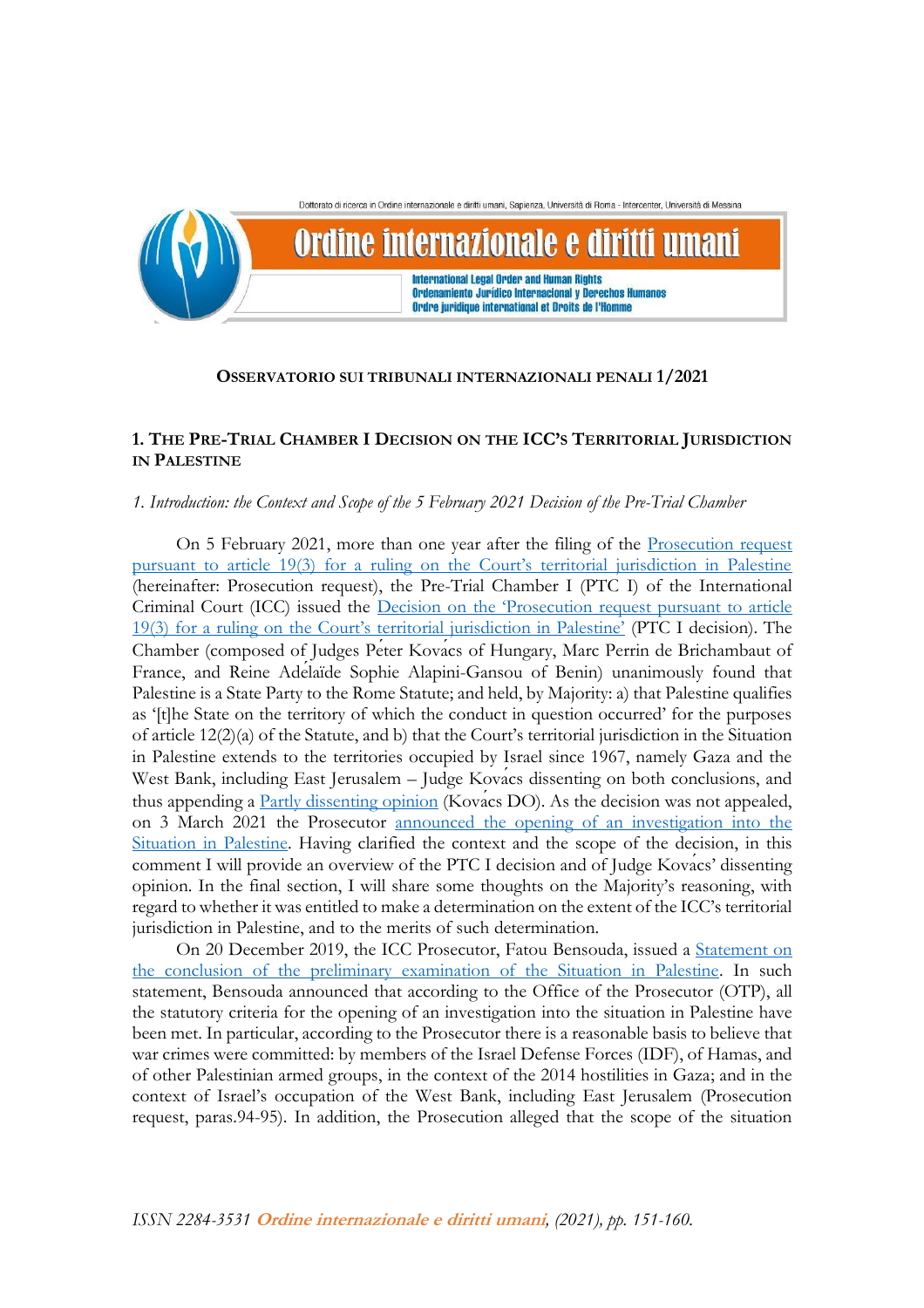"could encompass an investigation into the crimes allegedly committed in relation to the use by members of the IDF of non-lethal and lethal means against persons participating in demonstrations beginning in March 2018 near the border fence between the Gaza Strip and Israel" (para.96). Considering that the preliminary examination was based on a referral from the State of Palestine, under Article 53(1) of the Rome Statute of the ICC (ICC St.) there was no requirement to seek the Pre-Trial Chamber's authorization to open the investigation. However, "given the unique and highly contested legal and factual issues attaching to this situation, namely, the territory within which the investigation may be conducted", the Prosecutor decided to request from the Pre-Trial Chamber, pursuant to Article 19(3) ICC St., a "jurisdictional ruling" concerning the scope of the Court's territorial jurisdiction in the *Situation in Palestine*. By this request, the Prosecution sought confirmation "that the 'territory' over which the Court may exercise its jurisdiction under article  $12(2)(a)$  comprises the West Bank, including East Jerusalem, and Gaza" (para.220).

Concerning the procedure, it is interesting to note that a first request had been rejected *in limine* and struck off the record by the PTC I [on 21 January 2020,](https://www.legal-tools.org/doc/ljt6oy/pdf/) when the judges granted a page-limit extension and invited the OTP to file a new request – that is, the 22 January 2020 Prosecution request I will refer to in this comment. Between 28 January and 20 February 2020, the PTC I set the procedure and the schedule for the submission of observations on such question of jurisdiction; accordingly, by 31 March 2020 the Chamber received observations on behalf of the State of Palestine, 11 groups of victims, and 43 *amici curiae* (including States Parties to the ICC Statute, international organizations, the Office of Public Counsel for the Defence, several NGOs, international law professors, and associations of lawyers) – some of which I will refer to. Although it had been invited to submit observations, Israel decided not to participate in the proceedings.

#### *2. Preliminary Issues: the PTC's Authority to Rule and the Legal Basis of the Decision*

I will now turn to the overview of the 5 February 2021 decision and of Judge Kovács' dissenting opinion. In the first part, the PTC I dealt with three preliminary issues: two of which concerning the Court's authority to rule, and one concerning the legal basis of the decision. First, the judges unanimously rejected the argument raised by some *amici curiae* – including the Republic of Brazil (Brazilian Observations [on ICC Territorial Jurisdiction in](https://www.legal-tools.org/doc/u96u9u/pdf/)  [Palestine,](https://www.legal-tools.org/doc/u96u9u/pdf/) paras.10, 33) and the Republic of Uganda (The observations [of the Republic of](https://www.legal-tools.org/doc/rvaogc/pdf/)  Uganda pursuant to rule [103 of the Rules of Procedure and Evidence,](https://www.legal-tools.org/doc/rvaogc/pdf/) para.5 – Uganda AC) – according to which a decision on the Prosecutor's request would constitute a political decision and potentially affect the Court's legitimacy. In this regard, the PTC I found that the Prosecutor "addressed a legal issue to the Chamber … that is capable of a legal answer based on the provisions of the Statute", and highlighted that the fact that the decision "might entail political consequences shall not prevent the Chamber from exercising its mandate" (PTC I decision, paras.56-57). A second argument had been raised, according to which in light of the so-called *Monetary Gold* principle, the request could not be entertained as in so doing, the Court would rule on the rights and obligations of a third party – Israel – which had not consented to the exercise of its jurisdiction (see, among others, Uganda AC, paras.8- 9; and [Amicus Curiae Observations of Prof.](https://www.legal-tools.org/doc/10u07w/pdf/) Laurie Blank et alii, para.30). The PTC I unanimously found that the *Monetary Gold* principle was not applicable as the ICC does not have jurisdiction over States but solely over natural persons (PTC I decision, para.59), and that in any case the decision "does not entail any determination on the border disputes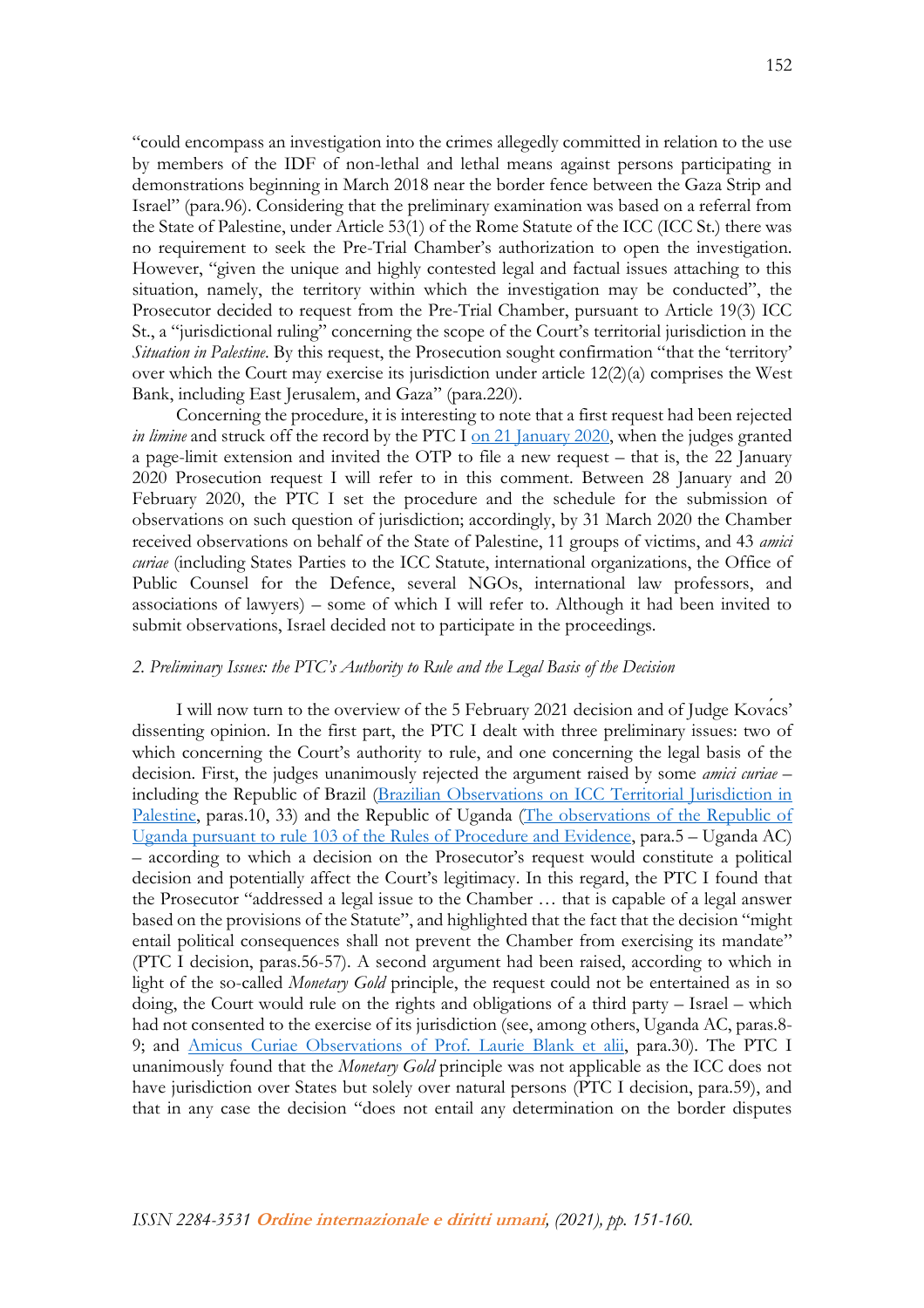between Palestine and Israel" (para.60). In this regard, the judges noted that even national criminal courts "sometimes have to determine the extent of the territory of States in order to identify the extent of their territorial jurisdiction, without constituting a determination on the actual scope of that State's territory" (para.61). However, considering that as recognized by the Permanent Court of International Justice in the *Lotus* case and in the 6 September 2018 [Decision on the "Prosecution's Request for a Ruling on Jurisdiction under Article 19\(3\)](https://www.icc-cpi.int/CourtRecords/CR2018_04203.PDF)  [of the Statute"](https://www.icc-cpi.int/CourtRecords/CR2018_04203.PDF) (PTC I decision on Myanmar), the territoriality of criminal law "is not an absolute principle of international law and by no means coincides with territorial sovereignty" (PTC I decision on Myanmar, para.66), the present decision "has no bearing on the scope of Palestine's territory" (PTC I decision, para. 62). Finally, the Pre-Trial Chamber found that in this case it was in a position to rule on the applicability of Article 19(3) ICC St., as it constitutes the legal basis of the decision. The Majority – Judge de Brichambaut appending a [separate opinion](https://www.icc-cpi.int/RelatedRecords/CR2021_01166.PDF) on this issue – held that a ruling on a question of jurisdiction "may be sought and issued before a case emanates from a situation" (PTC I decision, para.68). For the purpose of this comment, suffices it to say that Judges Kovács and Alapini-Gansou agreed that Article 19 distinguishes between three distinct procedural mechanisms regulating different situations, and that paragraph 3 shall be interpreted as vesting the Prosecutor with the power to seek a ruling in order to be assured that an investigation proceeds on a sound jurisdictional basis, including when the investigation results from the referral by a State Party (*see* PTC I decision, paras.73, 78-79, 82). As to Judge de Brichambaut, he basically argued that in his view, as he had already highlighted in the [partially dissenting](https://www.legal-tools.org/doc/2fc26e/pdf/)  [opinion](https://www.legal-tools.org/doc/2fc26e/pdf/) he had appended to the decision on the 9 April 2018 request, a jurisdictional ruling pursuant to Article 19(3) can only be requested *after* potential cases are identified – including, as in the present circumstances, at the end of the preliminary examination stage.

# *3. The Core of the Ruling: a) Palestine can be Considered as a "State" for the Purpose of Article 12(2)(a) of the ICC Statute*

The most contentious and interesting findings are those concerning the core of the Prosecution request. According to the judges, the request entailed two different assessments, concerning: a) whether Palestine can be considered "[t]he State on the territory of which the conduct in question occurred" within the meaning of article  $12(2)(a)$  ICC St.; and b) the extent of the Court's territorial jurisdiction in the situation under scrutiny (PTC I decision, para.87).

A first, interesting finding concerns the applicable sources of law. In the Majority's view – Judge Kovács dissenting (see below) – given that both issues "primarily rest on, and are resolved by, a proper construction of the relevant provisions of the Statute, including in particular articles 12(2)(a), 125(3) and 126(2) of the Statute", the Chamber did not need to resort to subsidiary sources of law under Article 21(1)(b) and (c) of the Statute, nor to article 31(3)(c) of the Vienna Convention on the Law of Treaties (VCLT) (PTC I decision, para.88).

As to the first issue, Judges Perrin de Brichambaut and Alapini-Gansou adopted a formalistic approach, holding that even though "the Statute, the Rules of Procedure and Evidence, and the Regulations of the Court do not provide a definition of 'State'" (para.92), the Chamber could answer the question, pursuant to Article 31(1) VCLT, by interpreting Article 12(2)(a) ICC St. "in good faith in accordance with the ordinary meaning to be given to its terms in their context and in the light of the object and purpose of the Statute" (para.91). If the reference to "State" in Article 12(2)(a) was taken to mean *a State fulfilling the*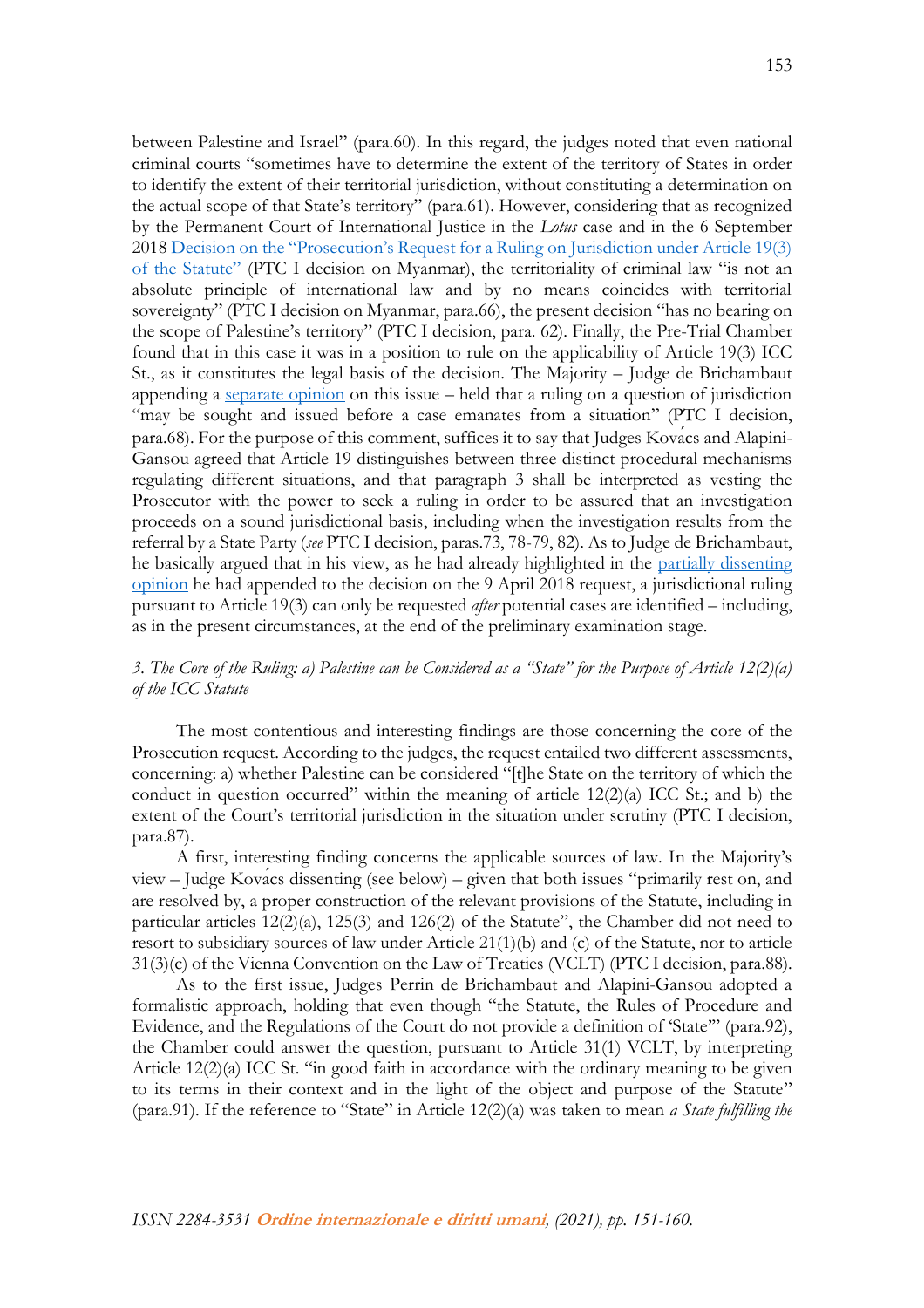*criteria for statehood under general international law*, it would in fact "exceed the object and purpose of the Statute and, more specifically, the judicial functions of the Chamber to rule on the individual criminal responsibility of the persons brought before it" (para.106), as the ICC "is not constitutionally competent to determine matters of statehood that would bind the international community" and such determination "is not required for the … general exercise of the Court's mandate" (para.108). Therefore, the Majority argued that the term "State" in Article 12(2)(a) has to be read in connection with the chapeau of Article 12(2) and in light of the more general context of the Statute – that is to say, "in keeping with the outcome of the accession procedure pursuant to articles 12(1), 125(3) and 126(2) of the Statute, and subject to the settlement of a dispute regarding the accession of an entity by the Assembly of States Parties under Article 119(2)" (para.111). In other words, the Majority seems to agree with the Prosecution's argument that following the deposit of its instrument of accession, Palestine qualified as a "State on the territory of which the conduct in question occurred" for the purposes of article 12(2)(a) because "a 'State' for the purposes of articles 12(1) and 125(3) should also be considered a 'State' under article 12(2) of the Statute" (Prosecution request, para.103). The judges underlined that Article 125(3) prescribes that the Statute "shall be open to accession by all States", and that no other criteria or conditions have to be met in order to be granted accession to the Statute. Therefore in discharging its function as depositary of the Statute, the United Nations Secretary-General had correctly followed the determination of the United Nations General Assembly (UNGA) concerning Palestine's statehood, as contained in its Resolution 67/19 adopted on 29 November 2012 (UNGA Res.67/19). As a result, the Chamber would neither be endowed with the power to review the outcome of the accession procedure, nor to challenge the validity of UNGA Res.67/19 (para.99). However the Majority proceeded to review the circumstances of Palestine's accession in order to ascertain whether Palestine followed the correct and ordinary procedure (paras.100-102). In doing so, a particular weight was given to the fact that no State Party – including the seven States that submitted observations arguing that Palestine could not be considered a State for the purposes of article  $12(2)(a)$  – had activated the dispute settlement mechanism set forth in Article 119(2), as this would be the only manner of challenging the automatic entry into force of the Statute *vis-à-vis* Palestine. In this regard, the judges recalled that following its accession, Palestine had developed an active role in the work of the Assembly of State Parties (ASP) as a State Party to the Statute, including by being added to the list of State Parties' delegations, being elected to the Bureau, requesting items to be included in the provisional agenda of ASP's session in 2018, contributing to the Court's budget, and participating in the adoption of ASP's resolutions. Finally, the Majority argued that based on the principle of effectiveness, it would be contradictory to allow Palestine to become a State Party while limiting the Statute's inherent effects over it. On the one hand, the only exemption to the jurisdiction of the Court granted by the Statute was the opt-out clause concerning war crimes (Article 124); and on the other, denying the automatic entry into force for a particular acceding State Party "would be tantamount to a reservation in contravention of Article 120" (para.102). According to the Majority, as it confirms that Article 12(2)(a) "is confined to determining whether or not 'the conduct in question' occurred on the territory of a State Party for the purpose of establishing individual criminal responsibility for the crimes within the jurisdiction of the Court" (para.103), the conclusion that the Statute automatically enters into force for a new State Party is also coherent with the object and scope of the Rome Statute. In light of the above, the Chamber concluded – Judge Kovacs dissenting – that "the reference to '[t]he State on the territory of which the conduct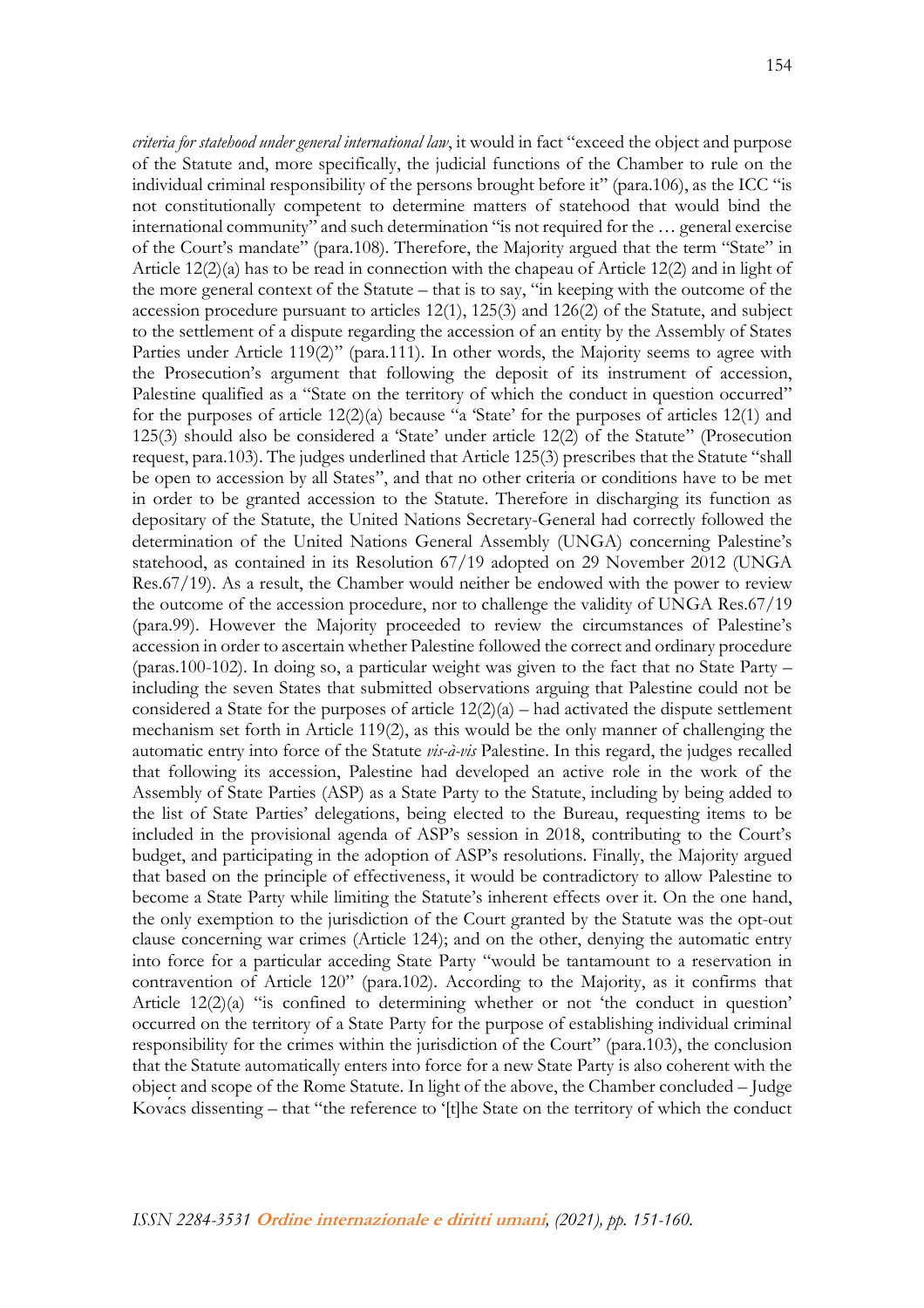in question occurred' in article  $12(2)(a)$  of the Statute must be interpreted as a reference to a State Party to the Statute" (para.109), and that "Palestine is therefore a State Party to the Statute, and, as a result, a 'State' for the purposes of article 12(2)(a) of the Statute" (para.112).

In his partly dissenting opinion, Judge Kovács contested the Majority's reasoning, analysis, and conclusion(s) with regard to the first issue. First, he argued that "the focal point of the discussion is not the validity of the accession but rather the legal character of the territory falling (potentially) under the jurisdiction of the ICC" (Kovács DO, para.15). In Kovacs' view, the Majority incorrectly framed the issue at hand based on two main, incorrect presumptions. First, that the exercise of the power "to clarify what should be understood by 'State' in the formula 'State on the territory of which' with respect to Palestine" would amount to an *a posteriori* review of Palestine's accession (para.34). Second, that the fact that the ICC "is not constitutionally competent to determine matters of statehood *that would bind the international community*" implied that the Court is not competent to determine matters of statehood when this is "necessary to adjudicate a case or in other terms *if the determination is required for the specific purposes of the present proceedings*" (paras.35-36). Therefore he argued that "it is within the competence of the Chamber to assess 'matters of statehood' *hic et nunc, in concreto*, and within the limits of the case *sub judice*" (para.37) – as the PTC I did, for instance, in its "Decision on the Prosecutor's request for authorization of an investigation" issued on 27 January 2016, where it found that "South Ossetia is to be considered as part of Georgia, as it is generally not considered an independent State and is not a Member State of the United Nations" (para.38). In other words, pursuant to the principle of *Kompetenz-Kompetenz* the ICC could – and should – carry out all those assessments that are necessary to determine the limits of its own jurisdiction, including whether in the specific circumstances of the case it is entitled to exercise its jurisdiction *ratione loci, personae, temporis,* and *materiae.* As "the crucial issue raised in the Request relates to the existence or non- existence of the 'territory', or more precisely, the 'territory of the State' [of Palestine]", the Chamber should assess "the existence or non-existence of … the 'territory of the State' [of Palestine] as understood under contemporary international law" (paras. 53-54). In addition, Judge Kovacs did not agree with the finding that the issues at stake can be addressed by making recourse to Article 31(1) VCLT alone, in light of Article 21(1)(a) ICC St. In particular, he argued that Articles 21(1)(b) and (c) should also be considered, as the issues before the Chamber were so complex that they could not be answered having recourse only to Articles  $12(2)(a)$ ,  $21(1)(a)$ , and  $125(3)$  of the Statute (para.119). Therefore, he proceeded to assess the issue of the existence or nonexistence of the territory of Palestine, on the basis of Articles  $21(1)(b)$  and (c) ICC St. and Article 31(1)(c) VCLT, in light of the criteria of statehood laid down in Article 1 of the Montevideo Convention (paras.120-160) and the practice and jurisprudence of international institutions (paras.161-183); …and concluded that Palestine was in a peculiar situation. In fact, provided that the fact that an entity is a State "does not mean that its borders are absolutely settled", the judge argued that it could be said that "at this time, Palestine's actual boundaries are uncertain" and that "defining them is by no means the task of this Court" (para.189). As to UNGA Res.67/19 (whose content and impact are thoroughly analyzed at paras.191-267), Judge Kovacs argued that "no conclusion can be drawn that the 'Non-Member Observer State' status … should *…* mean that its holder is a sovereign State" (para.219), and that the resolution "cannot be referred to as proof as far as alleged perfect statehood, precise borders or territory are concerned" (para.232). In conclusion, Judge Kovacs found that the fact that Palestine is a State Party to the ICC Statute "does not mean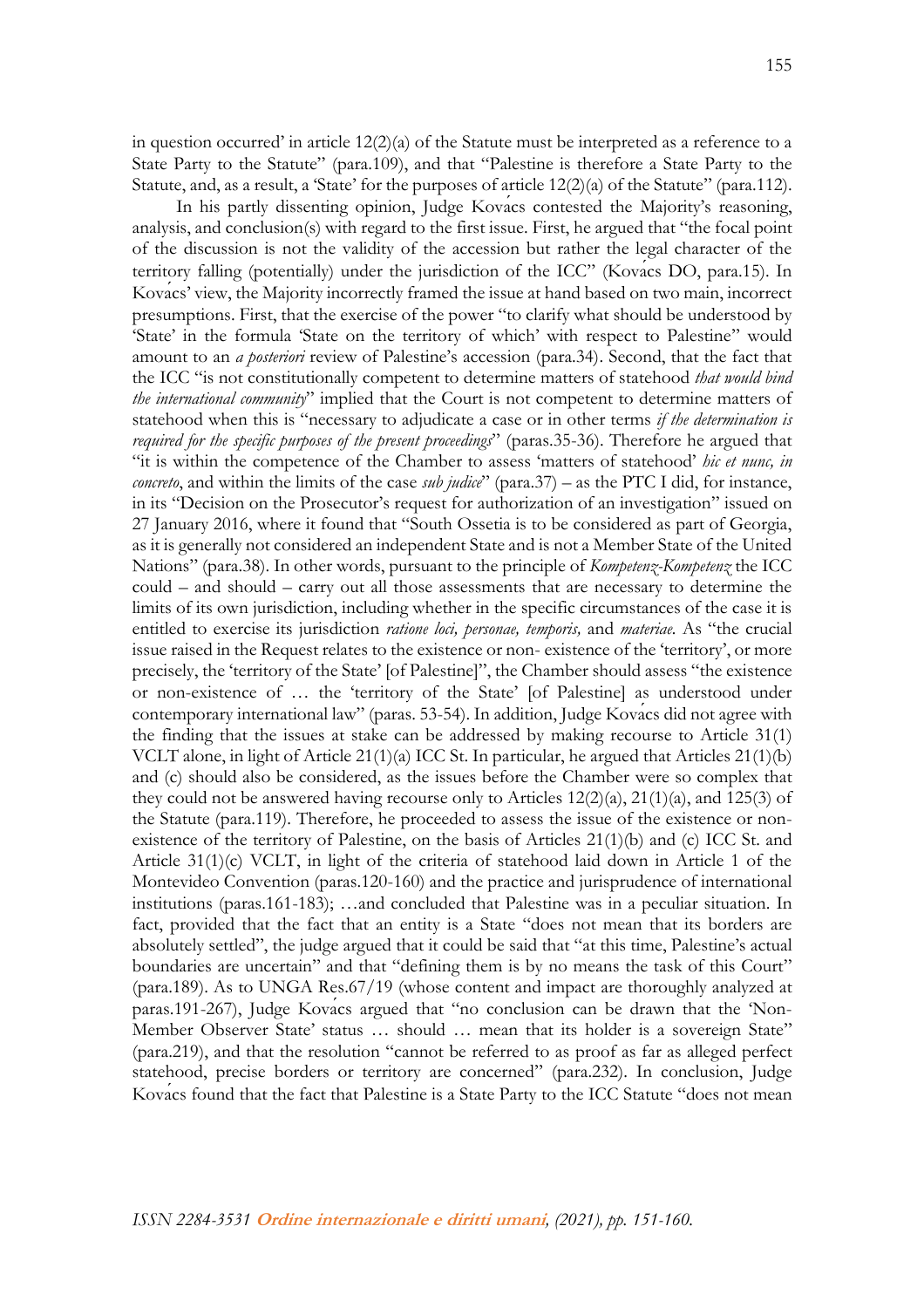#### *4. …b) the Extent of the Court's Territorial Jurisdiction in the* Situation in Palestine

Concerning the second issue – the delimitation of the territory of Palestine for the purpose of defining the Court's territorial jurisdiction –, the Majority provided a very concise reasoning. The judges noted that this issue was "inextricably linked" to the first, and that it was the accession procedure which would also provide, in the specific circumstances of the case, "the relevant indications as to the extent of the Court's territorial jurisdiction" (para.114). Having reiterated that "disputed borders have never prevented a State from becoming a State Party to the Statute and, as such, cannot prevent the Court from exercising its jurisdiction" (para.115), Judges Perrin de Brichambaut and Alapini-Gansou turned to UNGA Res.67/19 with the aim of assessing whether the Court's territorial jurisdiction in the *Situation in Palestine* extended to the territories occupied by Israel since 1967. Thus they noted that in according non-member observer State status in the UN to Palestine, UNGA Res.67/19 had reaffirmed "the right of the Palestinian people to self-determination and to independence in their State of Palestine *on the Palestinian territory occupied since 1967*" (para.116); and recalled, among other things, that Palestinian people needed to be enabled to exercise their sovereignty over such territory, whose status remained one of military occupation (para.117). On this basis, the Majority concluded that "the Court's territorial jurisdiction in the *Situation in Palestine* extends to the territories occupied by Israel since 1967, namely Gaza and the West Bank, including East Jerusalem" (para.118). Such conclusion would be in line with Article 21(3) ICC St., where it provides that the application and interpretation of law "must be consistent with internationally recognized human rights" (para.119) – that is, with the right to self-determination within the Occupied Palestinian Territory which had been explicitly recognized to Palestinians by several international bodies, including the International Court of Justice, the UNGA, and the UN Security Council (paras.120-123). For the sake of completeness, the Majority decided to also briefly address the issue whether the Oslo Accords were pertinent to the proceedings (paras.124-129). In this regard, the judges recalled that in its 5 March 2020 Judgment on the appeal against the decision on the [authorisation of an investigation into the situation in the Islamic Republic of Afghanistan](https://www.icc-cpi.int/CourtRecords/CR2020_00828.PDF) (AC's judgment on investigation into Afghanistan), the Appeals Chamber held (at para.44) that the effect of pre-existing treaty obligations and other international obligations is not a matter for consideration in relation to challenges to the authorization of an investigation. Similarly, the Oslo Agreements would not be pertinent to the resolution of the issue of the scope of the Court's territorial jurisdiction over Palestine, as they "may be raised by interested States based on article 19 of the Statute, rather than in relation to a question of jurisdiction in connection with the initiation of an investigation" (PTC I decision, para.129). Although the wording of this paragraph could leave some room for a different interpretation, I believe that the Majority intended to clarify that *other* challenges to the jurisdiction of the Court could be made at a later stage on the basis of the Oslo Accords. In other words: provided that they are not pertinent to the resolution of the issue of the scope of the Court's territorial jurisdiction in Palestine, those agreements may have an impact in relation to obligations arising from Part 9 of the Statute – that is: in relation to the cooperation States shall grant to the Court. In particular, obligations undertaken by the Palestine Liberation Organization *visà-vis* Israel may be characterized as "a pre-existing treaty obligation undertaken with respect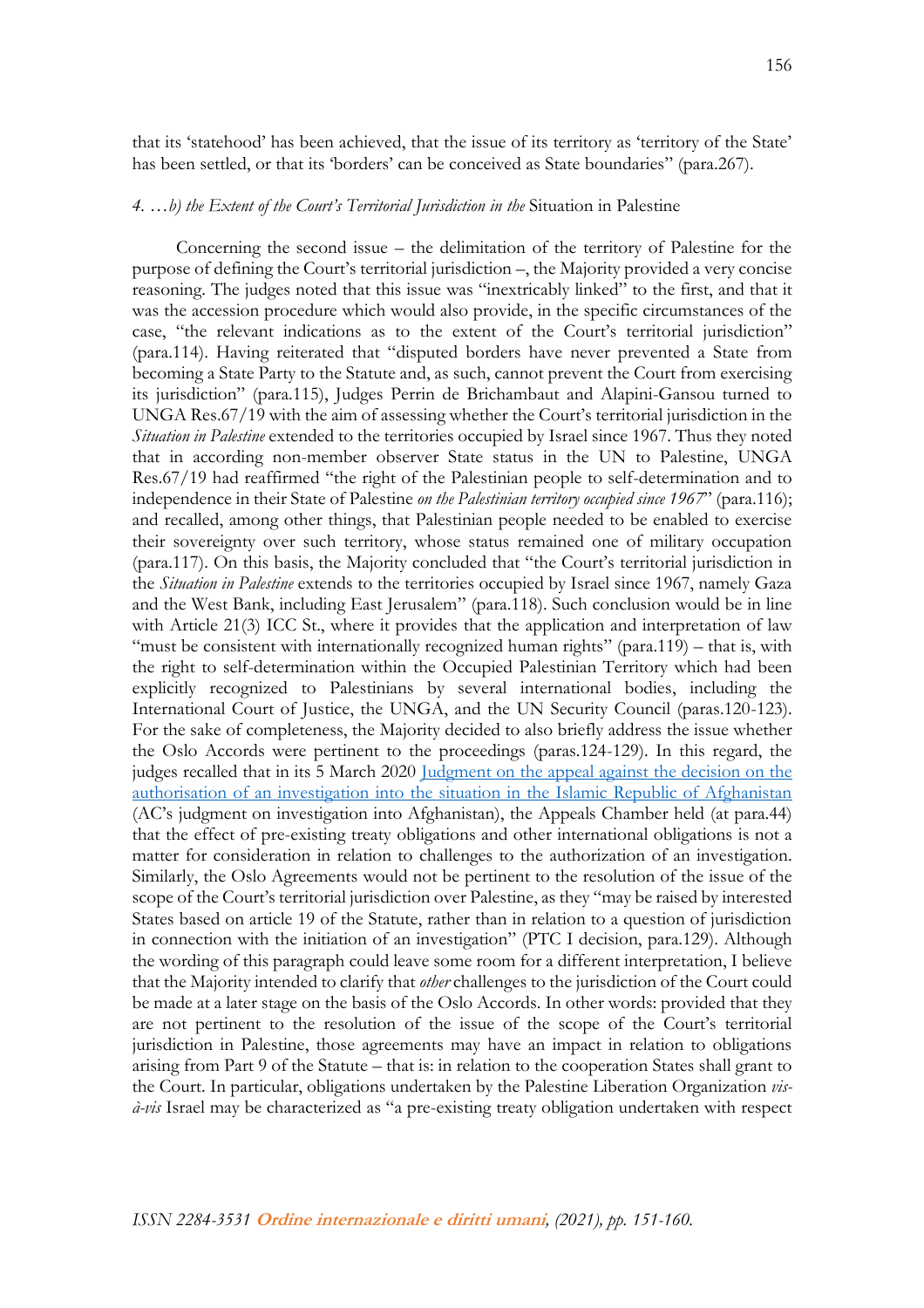to another State" or "obligations under international agreements" for the purposes of Articles 97 and 98(2) of the Statute.

Judge Kovács disagreed also with this reasoning and conclusion. First, he contended that the condemnation of the occupation did not "automatically and *ipso facto* mean the confirmation of Palestine's legal title over the occupied territory and … the whole territory according to the 1967 lines", and that the reference to the Palestinian people's right to selfdetermination "is not helpful in determining an *existing and recognized legal state-boundary* in 2021" since – as the Prosecutor pointed out in the [Report on Preliminary Examination](https://www.icc-cpi.int/itemsDocuments/191205-rep-otp-PE.pdf)  [Activities 2019](https://www.icc-cpi.int/itemsDocuments/191205-rep-otp-PE.pdf) (2019 PE Report) – a State's territory "should be understood as 'areas under the sovereignty of the State"" (Kovacs DO, para.277 – quoting from para.47 of the Report). Conversely, according to Kovács the Oslo Accords could not only be considered "applicable treaties for the purposes of the Statute under article  $21(1)(b)$  of the Statute" (para.308), but even "the key to adequately answering the question … concerning the geographical scope of the Court's jurisdiction" (para.320). In fact, the judge noted that such agreements have not been considered as invalid due to the violation of the *jus cogens* norm on the right to selfdetermination (para.342), and that they would be compatible with the "special agreements rule" contained in Geneva Convention IV (paras.343-356). As to the 5 March 2020 judgment of the Appeals Chamber, its *dictum* would not be applicable to the present situation since while the agreements it dealt with were contracted between two sovereign States (Afghanistan and the United States of America) and their content is related to agreements falling under Article 98 ICC St., the Oslo Accords "deal with the transfer and repartition of competences between a sovereign State and Palestine, a special entity" (para.360). Conversely, the judge argued that PTC I finding that the ICC can "exercise its jurisdiction pursuant to article  $12(2)(a)$  of the Statute in the same circumstances in which States Parties would be allowed to assert jurisdiction over such crimes under their legal systems" (PTC I decision on Myanmar, para.70) would entail "that the Prosecutor may exercise her investigative competences under the same circumstances that would allow Palestine, as a State Party, to assert jurisdiction over such crimes under its legal system, namely by duly taking into account the repartition of competences according to the Oslo Accords" (Kovács DO, para.370). Therefore, according to Judge Kovacs the geographical scope of the Court's jurisdiction in the Situation in Palestine should cover the territories of the West-Bank, East-Jerusalem and the Gaza strip but "subject to due consideration of the different legal regimes applied in areas A, B, C and East Jerusalem" according to Israeli-Palestinian agreements (para.372). Such solution would be in compliance with the general principles of international law which he relied upon on the basis of Article 21(1)(c) ICC St., including those of *nemo plus iuris transferre potest quam ipse habet* and *pacta tertiis nec nocent, nec prosunt* (para.375). In light of the above, Kovács concluded that the Prosecutor may only proceed to investigate with regard to Areas A and B, while an Article 12(3) declaration from Israel would be needed to investigate conduct occurred in Area C and East-Jerusalem (see the "explanations" he provided "from a practical point of view" at para.374).

# *5. Few Thoughts on the PTC I's Decision*

The most important outcome of the 5 February 2021 decision – and one which could not be taken for granted, considering that no less than 22 *amici curiae* (including 7 States Parties) had a different conclusion in this regard in their respective briefs – is that the PTC I has unanimously found that the ICC can exercise its jurisdiction in the *Situation in Palestine* in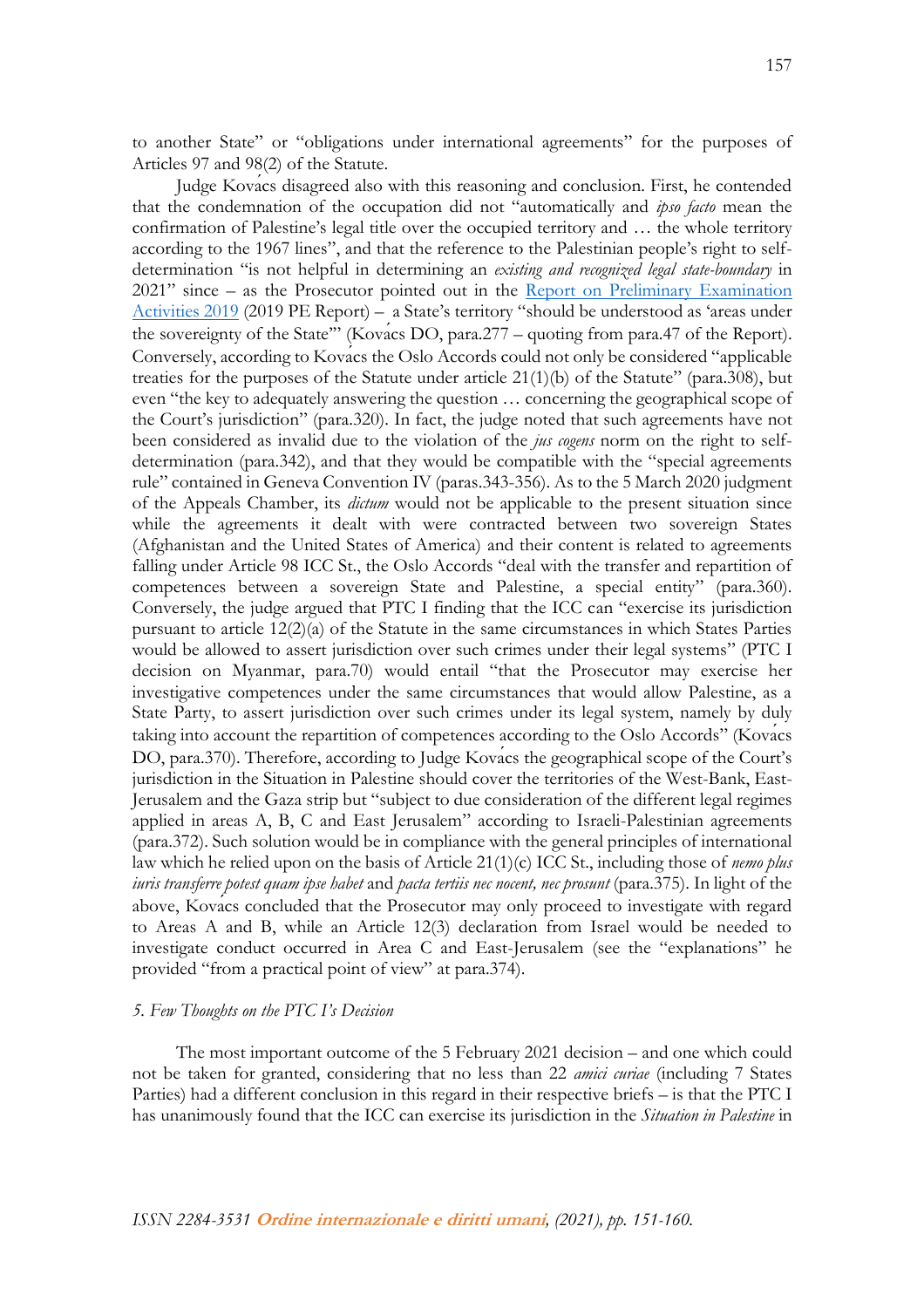accordance with, and for the purposes of the Rome Statute. At the same time, it is worth noting that in the final paragraph of the decision, the Majority emphasized that "the Chamber's conclusions pertain to the current stage of the proceedings, namely the initiation of an investigation by the Prosecutor" and that "the Chamber will be in a position to examine further questions of jurisdiction" which may arise at a later stage, including in relation to a Prosecutor's application for the issuance of a warrant of arrest or summons to appear or to a challenge to jurisdiction submitted under Article 19(2) ICC St. by a State or a suspect (PTC I decision, para.131). In other words: no finding in the decision has to be considered as "final", as the Pre-Trial Chamber may reach different conclusions at a later stage, with regard to cases arising from the situation. Should such opportunity arise, it would be particularly interesting in my view to see whether the judges may reconsider their reasoning and the conclusion concerning the second issue.

Second, I would like to draw attention on the PTC I's finding that the Oslo Agreements would not be pertinent to the resolution of the issue of the scope of the Court's territorial jurisdiction over Palestine. In his *amicus curiae* brief, Professor Schabas argued that the notion of delegated jurisdiction (*nemo plus iuris transferre potest quam ipse habet*) – which Judge Kovacs relied on – would not be particularly helpful in determining the extent of the territory of a State for the purposes of applying Article 12(2)(a), as the latter prescribes that jurisdiction over the territory of a State Party is an automatic consequence of ratification or accession by such State Party [\(Opinion in Accordance with Article 103 of the Rules of Procedure and](https://legal-tools.org/doc/u9y4lh/pdf/)  [Evidence,](https://legal-tools.org/doc/u9y4lh/pdf/) para.26 – hereinafter: Schabas AC). A similar approach was taken in another brief, recalling that "States routinely assert jurisdiction over criminal offences on an 'objective territoriality' basis, and they concurrently view these exercises of jurisdiction as being lawful" (Members of the Canadian Partnership for International Justice, Amicus Curiae Observations on the "Prosecution's Request for a Ruling on Jurisdiction under Article 19(3) of the Statute", para.26). As underlined by Beth Van Schaack, there are several objections to the claim that upon ratification of the Rome Statute, States Parties delegate to the ICC "jurisdiction over crimes that they could otherwise prosecute" (B. Van Schaack, *Can the Int'l Criminal Court Try US Officials? – The Theory of "Delegated Jurisdiction" and Its Discontents (Part II)*, in *JustSecurity*, 9 April 2018, available [here;](https://www.justsecurity.org/54620/intl-criminal-court-officials-the-theory-delegated-jurisdiction-discontents-part-ii/) see also, *ex plurimis*, C. Stahn, *Response: The ICC, Pre-ExistingJurisdictional Treaty Regimes, and the Limits of the* Nemo Dat Quod Non Habet Doctrine*—A Reply to Michael Newton*, in *Va. Jour. Transn. Law*, 2016, pp.443-454). In fact, the Prosecution made recourse to one of such arguments when it argued, in the request for authorization to open an investigation into the *Situation in Afghanistan*, that while a State may decide not to exercise its enforcement jurisdiction and even relinquish such jurisdiction to another State by means of an international agreement, such an agreement would not affect the ICC's jurisdiction since it "does not extinguish a State's prescriptive and adjudicative jurisdiction, which serve as inherent attributes of State sovereignty" [\(Public redacted version](https://www.legal-tools.org/doc/db23eb/pdf/)  [of "Request for authorisation of an investigation pursuant to article 15"](https://www.legal-tools.org/doc/db23eb/pdf/), 20 November 2017, ICC-02/17-7-Conf-Exp, 20 November 2017, para.46 and fn.47). Unfortunately, the judges of the PTC I followed the same line of reasoning of the Appeals Chamber's decision in the *Situation in Afghanistan* (AC's judgment on investigation into Afghanistan, para.44)*,* missing another opportunity to provide a clarification with regard to the legal basis for the exercise of the ICC's jurisdiction.

Third, and most importantly, it seems to me that the Majority did not properly entertain the assessment concerning the territorial reach of the ICC's jurisdiction, in light of the Prosecution request. As correctly highlighted by the Majority, the ICC "is not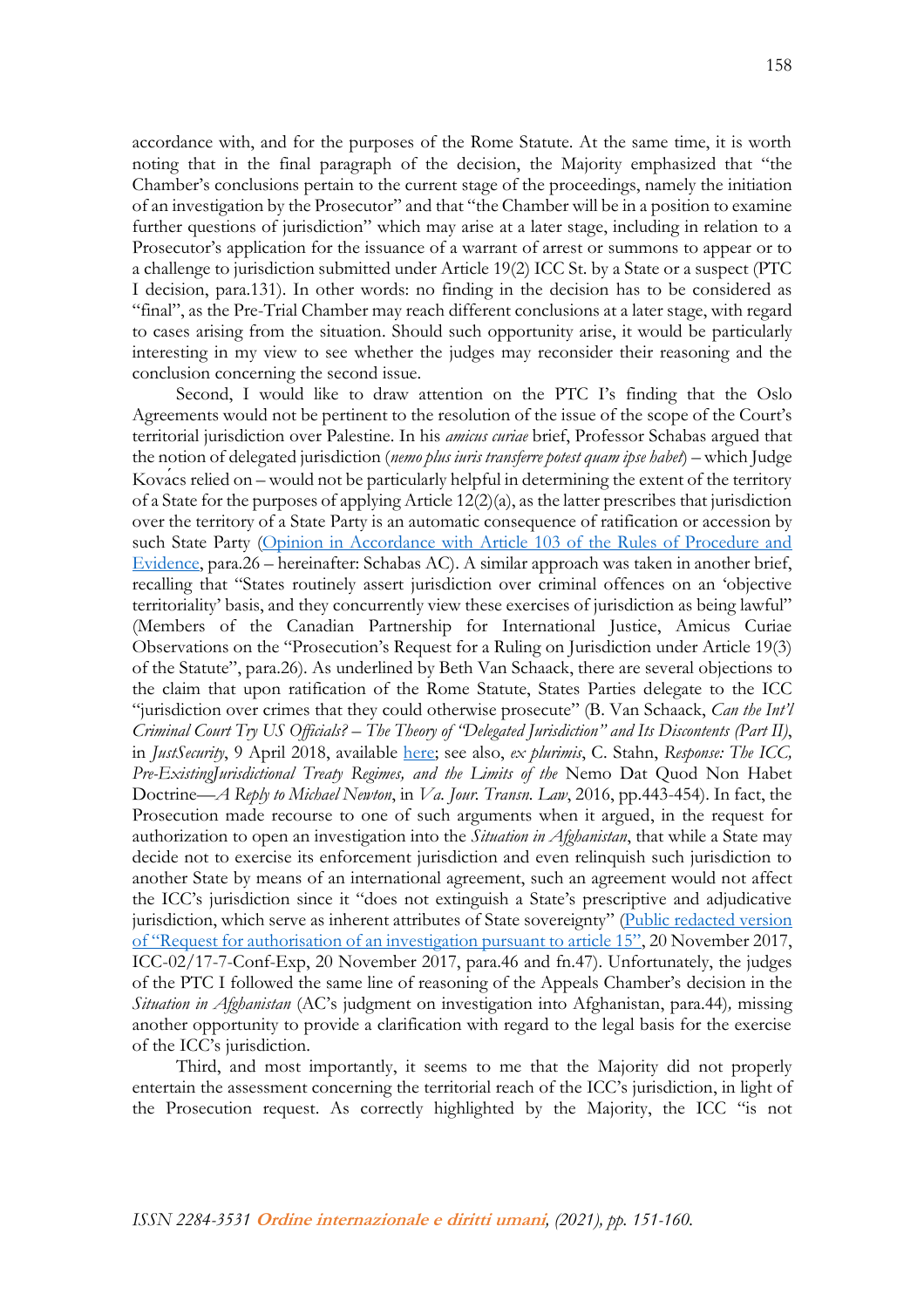constitutionally competent to determine matters of statehood that would bind the international community" (PTC I decision, para.108; in the same spirit, *see* also A. Pellet, *The Palestinian Declaration and the Jurisdiction of the International Criminal Court*, in *Jour. Crim. Just.*, 2010, p.983 – arguing that "it is not for the Court to substitute itself for states in recognizing or not Palestine as a state; the ICC is only called upon to pronounce on whether or not the conditions for exercising its statutory jurisdiction are fulfilled"). In fact, the issue under scrutiny is *not* the statehood of Palestine, but whether and to what extent the ICC can exercise its jurisdiction over the territory of Palestine (arguments against this conclusion were presented by many *amici curiae* – *see*, among others, the briefs submitted by [Czech Republic](https://www.icc-cpi.int/CourtRecords/CR2020_00996.PDF) (paras.3-7), the [Federal Republic of Germany](https://www.icc-cpi.int/CourtRecords/CR2020_01075.PDF) (paras.17-25), and [Hungary](https://www.legal-tools.org/doc/g74etu/pdf/) (paras.34-45) – and scholars – *see*, among others, K. Ambos, *"Solid jurisdictional basis"? The ICC's fragile jurisdiction for crimes allegedly committed in Palestine*, in *EJIL: Talk!*, 2 March 2021, available [here\)](https://www.ejiltalk.org/solid-jurisdictional-basis-the-iccs-fragile-jurisdiction-for-crimes-allegedly-committed-in-palestine/). In the specific circumstances of the case, the Prosecution requested the PTC I to confirm "that the 'territory' over which the Court may exercise its jurisdiction under article 12(2)(a) comprises the West Bank, including East Jerusalem, and Gaza" (Prosecution request, para.220). As to its substance, this was neither an unusual request, nor a request that the Court could not entertain.

As recognized by the PTC I, criminal courts may have to determine the extent of the territory of States in order to identify the extent of their territorial jurisdiction (PTC I decision, para.61). The Court has already performed such assessment. When confronted with the issue of the ICC's territorial reach in the *Situation in Georgia*, the PTC I ruled that the Prosecutor could proceed with an investigation of crimes committed in and around South Ossetia because "South Ossetia is to be considered as part of Georgia" ([Decision on the](https://www.icc-cpi.int/CourtRecords/CR2016_00608.PDF)  [Prosecutor's request for authorization of an investigation](https://www.icc-cpi.int/CourtRecords/CR2016_00608.PDF), 27 January 2016, para.6). As recalled by Professor Schabas, should the opportunity arise, the Court would need to rule on the same issue with regard to other States Parties – such as Cyprus (whose territory is partially occupied by Turkey) and Argentina (that protested the announcement made by the United Kingdom that it was extending the Court's jurisdiction to the Falkland Islands) (Schabas AC, paras.18-20). Furthermore, a determination concerning the territory of a State is not only required in relation to the preconditions to the exercise of the Court's jurisdiction. This determination can also be required in relation to the material element of the war crime of transfer by the occupying power of parts of its civilian population into the territory it occupies, or of the crime of aggression, pursuant to Articles 8(2)(b)(viii) and 8*bis*(2)(a)-(f) ICC St. respectively.

As noted above, the PTC I's conclusion on the territorial jurisdiction appears to be predicated on a rather cursory analysis of the UNGA Res.67/19, which refers to "the right of the Palestinian people to self-determination and to independence in their State of Palestine *on the Palestinian territory occupied since 1967*" (paras.116-117). The PTC I failed to explain to which extent UNGA Res.67/19 was the adequate instrument to define the territory of the State of Palestine. In so doing, the judges seem to contradict the finding that "in keeping with article  $21(1)(a) \ldots$  the issues under consideration primarily rest on, and are resolved by, a proper construction of the relevant provisions of the Statute" (PTC I decision, para.88), as UNGA Res.67/19 should be considered a source to be applied *in the second place*, in accordance with Article 21(1)(b). The Statute and the other legal instruments of the Court have not introduced an *autonomous* definition of "territory" for the sole purposes of the Statute. Thus, I believe that in performing such determinations, the judges could not rely on the sources identified by Article  $21(1)(a)$  of the Statute – namely, the Statute, the Elements